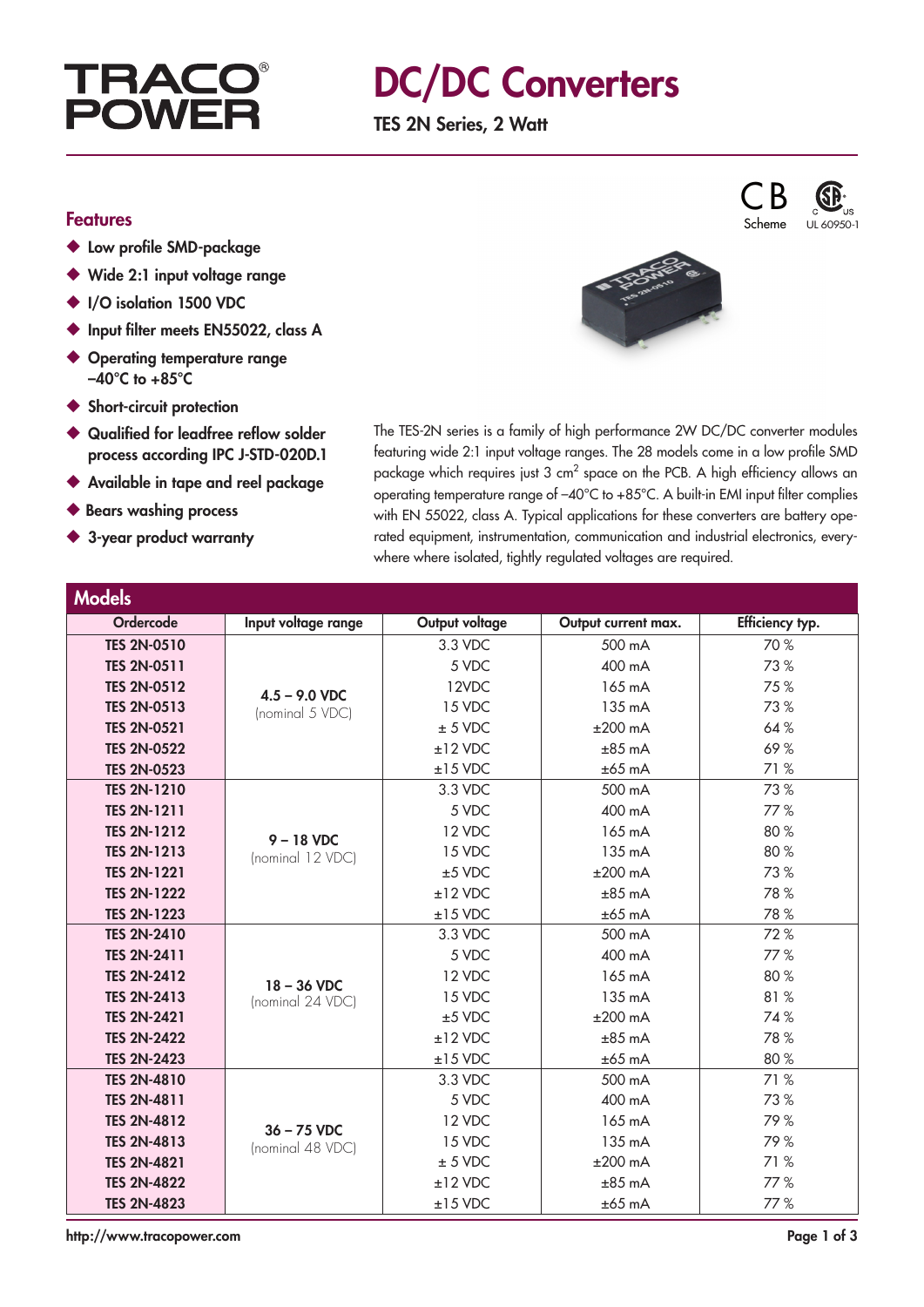# **TRACO®**<br>POWER

| <b>Input Specifications</b>                                                                                       |                                                                           |                                                                                                                                                                               |                                                                                                                            |
|-------------------------------------------------------------------------------------------------------------------|---------------------------------------------------------------------------|-------------------------------------------------------------------------------------------------------------------------------------------------------------------------------|----------------------------------------------------------------------------------------------------------------------------|
| Input current at full load (nominal input)                                                                        |                                                                           | 5 Vin models:<br>12 Vin models:<br>24 Vin models:<br>48 Vin models:                                                                                                           | 600 mA typ.<br>220 mA typ.<br>110 mA typ.<br>55 mA typ.                                                                    |
| 5 Vin models:<br>Start-up voltage / under voltage shut down<br>12 Vin models:<br>24 Vin models:<br>48 Vin models: |                                                                           |                                                                                                                                                                               | 4.5 VDC / 4.0 VDC typ. (or lower)<br>9.0 VDC / 8.5 VDC typ. (or lower)<br>18 VDC / 17 VDC typ.<br>36 VDC / 34 VDC typ.     |
| 5 Vin models:<br>Surge voltage (100 msec. max.)<br>12 Vin models:<br>24 Vin models:<br>48 Vin models:             |                                                                           |                                                                                                                                                                               | $11 V$ max.<br>25 V max.<br>50 V max.<br>100 V max.                                                                        |
| Conducted noise (input)                                                                                           |                                                                           |                                                                                                                                                                               | EN 55022 level A, FCC part 15, level A                                                                                     |
| Input fuse                                                                                                        | - recommended min. fuse rating                                            | 5 V models:<br>12 V models:                                                                                                                                                   | recommended, required for compliance with CB<br>500 mA<br>200 mA                                                           |
| <b>Output Specifications</b>                                                                                      |                                                                           |                                                                                                                                                                               |                                                                                                                            |
| Voltage set accuracy                                                                                              |                                                                           |                                                                                                                                                                               | ±2%                                                                                                                        |
| Regulation                                                                                                        | - Input variation Vin min. to Vin max.<br>$-$ Load variation $25 - 100\%$ | dual output models:                                                                                                                                                           | $0.5\%$ max.<br>0.75 % max.<br>2.0 % (balanced load)                                                                       |
| Ripple and noise (20 MHz Bandwidth)                                                                               |                                                                           |                                                                                                                                                                               | 50 mVpk-pk max.                                                                                                            |
| Transient response (25 % load step change)                                                                        |                                                                           |                                                                                                                                                                               |                                                                                                                            |
|                                                                                                                   | - Recovery time<br>- Deviation                                            |                                                                                                                                                                               | 300 ps typ.<br>±5%                                                                                                         |
| Temperature coefficient                                                                                           |                                                                           |                                                                                                                                                                               | $\pm 0.02$ %/K                                                                                                             |
| Short circuit protection                                                                                          |                                                                           |                                                                                                                                                                               | indefinite, automatic recovery                                                                                             |
| Minimum load                                                                                                      |                                                                           |                                                                                                                                                                               | 25 % of rated max current (operation at lower<br>load condition is safe but a higher output ripple<br>will be experienced) |
| Capacitive load                                                                                                   |                                                                           | 3.3 VDC output models:<br>5 VDC output models:<br>12 VDC output models:<br>15 VDC output models:<br>±5 VDC output models:<br>±12 VDC output models:<br>±15 VDC output models: | 2200 µF max.<br>1000 µF max.<br>$170$ $\mu$ F max.<br>110 µF max.<br>470 µF max.<br>100 µF max.<br>$47$ µF max.            |
| <b>General Specifications</b>                                                                                     |                                                                           |                                                                                                                                                                               |                                                                                                                            |
| Temperature ranges                                                                                                | - Operating<br>- Case temperatures<br>- Storage                           |                                                                                                                                                                               | $-40^{\circ}$ C to $+85^{\circ}$ C<br>$+90^{\circ}$ C<br>$-50^{\circ}$ C to +125 $^{\circ}$ C                              |
| Derating                                                                                                          |                                                                           |                                                                                                                                                                               | 3.5 %/K above +71°C                                                                                                        |
| Humidity (non condensing)                                                                                         |                                                                           |                                                                                                                                                                               | 95 % rel. H max.                                                                                                           |
|                                                                                                                   | Reliability, calculated MTBF (MIL-HDBK-217F, at +25°C, ground benign)     |                                                                                                                                                                               | >1.0 Mio h                                                                                                                 |
| Isolation voltage (60sec.)                                                                                        | - Input/Output                                                            |                                                                                                                                                                               | 1500 VDC                                                                                                                   |
| Isolation capacitance                                                                                             | - Input/Output                                                            |                                                                                                                                                                               | 250 pF                                                                                                                     |
| Isolation resistance                                                                                              | - Input/Output (500 VDC)                                                  |                                                                                                                                                                               | >1000 M Ohm                                                                                                                |
| Switching frequency                                                                                               |                                                                           |                                                                                                                                                                               | 300 kHz (PFM)                                                                                                              |

All specifications valid at nominal input voltage, full load and +25°C after warm-up time unless otherwise stated.